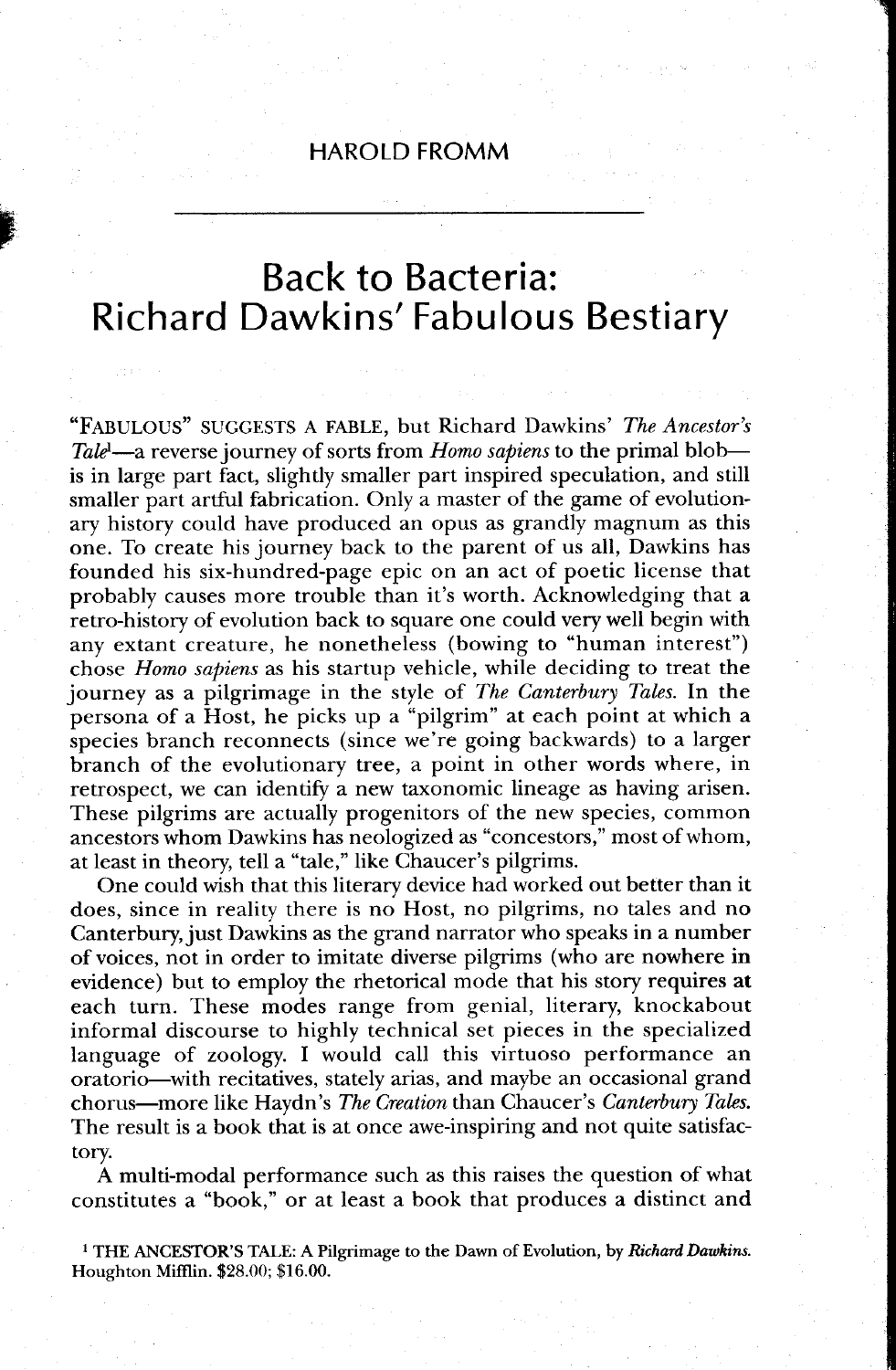powerful impression. The familiar Richard Dawkins, celebrated for such cultural artifacts as The Selfish Gene and The Blind Watchmaker as well as collections of essays and reviews such as A Devil's Chaplain, is here only fitfully in evidence, mainly in the meditative arias. The long discursive unwrappings of a single theory or insight that drives his wellknown works provide them with a continuity of narrative and voice that serve as a motive force largely lacking in The Ancestor's Tale. There are a lot of dry (but densely informative) zoological recitatives describing the major life forms along the way, admittedly the heart of the book. The most gripping parts are the discourse-rich early pages presenting general ideas, the periodic "arias" in which Dawkins steps back from his ongoing bestiary to speculate and ruminate about the significance of is zoological particulars or to hurl political, religious, and scientific thunderbolts at his bêtes noires, and the final pages in which he attempts an overview and summation. But six or eight pages on the electrical fields of platypuses are bound to fatigue the most indomitable of nonspecialists. In the course of 600 pages, one is likely to wonder who is the intended audience.

Dawkins wasjustified in his supposition that starting at the beginning of reproductive life perhaps three and a half billion years ago and moving forward to the present would have given the impression of a progress toward us (an evolutionary no-no), whereas going backwards avoids such an anthropocentric assumption, squashing our grandiosity by reducing us to the blobs of bacteria from which we and all other life emerged. As he puts it, "We can be very sure there really is a single concestor of all surviving life forms on this planet. The evidence is that all that have ever been examined share (exactly in most cases, almost exactly in the rest) the same genetic code; and the genetic code is too detailed, in arbitrary aspects of its complexity, to have been invented twice." How is it possible to learn so much about life forms from the distant past, many of them extinct? Dawkins offers three sources of information: archaeology, renewed relics, and triangulation. Archaeology studies bones, teeth, pots, artifacts, as well as fossils that have survived for millions of years, some unearthed by digs, others by having been compressed into formations like the Burgess Shale (the subject of Stephen Gould's Wonderful Life) that reveal even soft tissue. Renewed relics are accounts found in written records, such as literary works and discoveries like the Dead Sea Scrolls. But writing goes back only 5000 years, a mere blip in the record of life on earth. The real archival golden relic is DNA. Although the actual molecules of dead animals don't last very long-mostly days or years, but "for plants in permafrost, the record is about 400,000 years"—nevertheless the information in those molecules is "copied for millions, sometimes hundreds of millions of years" in subsequent generations whose DNA turns out to be a record of the past, preserued like digital copies of a compact disk even when the original vehicle is destroyed. As for triangulation, the most speculative of the three techniques, Dawkins gives an optimistic report: "Even if we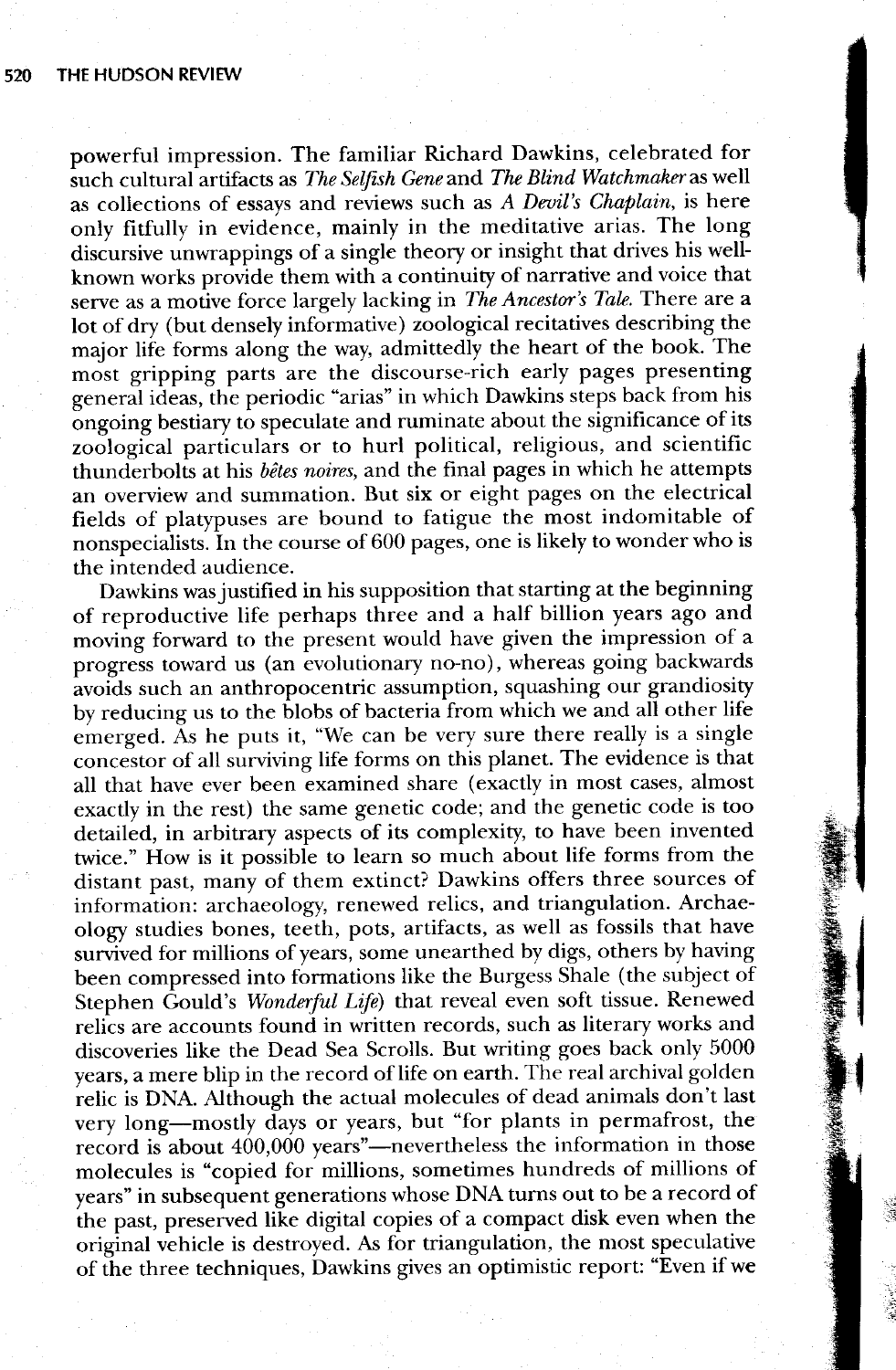had no fossils, a sophisticated comparison [i.e., triangulation] of modern animals would permit a fair and plausible reconstruction of their ancestors."

**Francisco**<br>Francisco<br>Francisco

k

With these basic investigative tools explained, Dawkins sets out on his journey to the source, starting with *Homo sapiens* and regressing through forry branchings to arrive at primal bacteria. The first backwards split or branching occurred about five million years ago, when our line broke off from that of chimps and bonobos, our closest relatives (which means sharing very similar genomes). Bipedality and brain enlargement provide two of the most speculative cruxes in evolutionary biology, since they are the driving forces behind the acceleration of culture and technology. Many theories to explain these cruxes derive from the renewal of interest in Darwin's The Descent of Man for its introduction of the concept of sexual selection, the libidinal trigger behind mating preferences, which are principally the whims of females dazzled by displays of male fitness. Theories abound in which bipedality's upright posture exposes genitals and invites copulation; male ornamentation (as in peacocks' tails) influences females' choice of mates; the costliness of useless ornaments becomes a sign of fitness (i.e., virility to spare); the right shade of red in birds' feathers is a turn-on. Geoffrey Miller's The Mating Mind carries this even further, treating the intelligence generated by gradually enlarging brains as a sexual come-on involving the talk, music, painting, ornament that superior brainpower produces as an aphrodisiac-plausible up to a point, but to suppose that Beethoven's last quartets are just a ploy of evolution to attract females is quite a stretch.

What will surprise a newcomer to evolutionary science is the extremely brief period during which a civilization like that of the West has been in existence. Most of the very basic elements of what we now call culture are associated with the Great Leap Forward of 40,000 years ago, the period of the Cro-Magnons, when paintings, carvings, ornamentation "suddenly appear in the archaeological record, together with musical instruments such as bone flutes, and it wasn't long before stunning creations like the Lascaux Cave murals" started off a process that Dawkins sees as precursors to the Sistine Chapel and the Goldberg Variations. Most of the so-called "venerable" traditions that people speak of today-hanging Christmas lights, preserving "family values," idolizing childhood and children, human rights, and standards of "mental health" are merely recent flickers in the evolutionary movie. With writing only 5000 years old and farming only 10,000, the matters of settling down into communities, growing crops, building houses, establishing legal systems, specializing in artisanal skills-all these are products barely as old as yesterday, a micro-moment in a sequence that will take us back four billion years.

The domestication of animals has changed the genetic makeup of those that were bred for specific purposes, sometimes benignly as with dogs, all derived from the grey wolf no matter how diverse the spectrum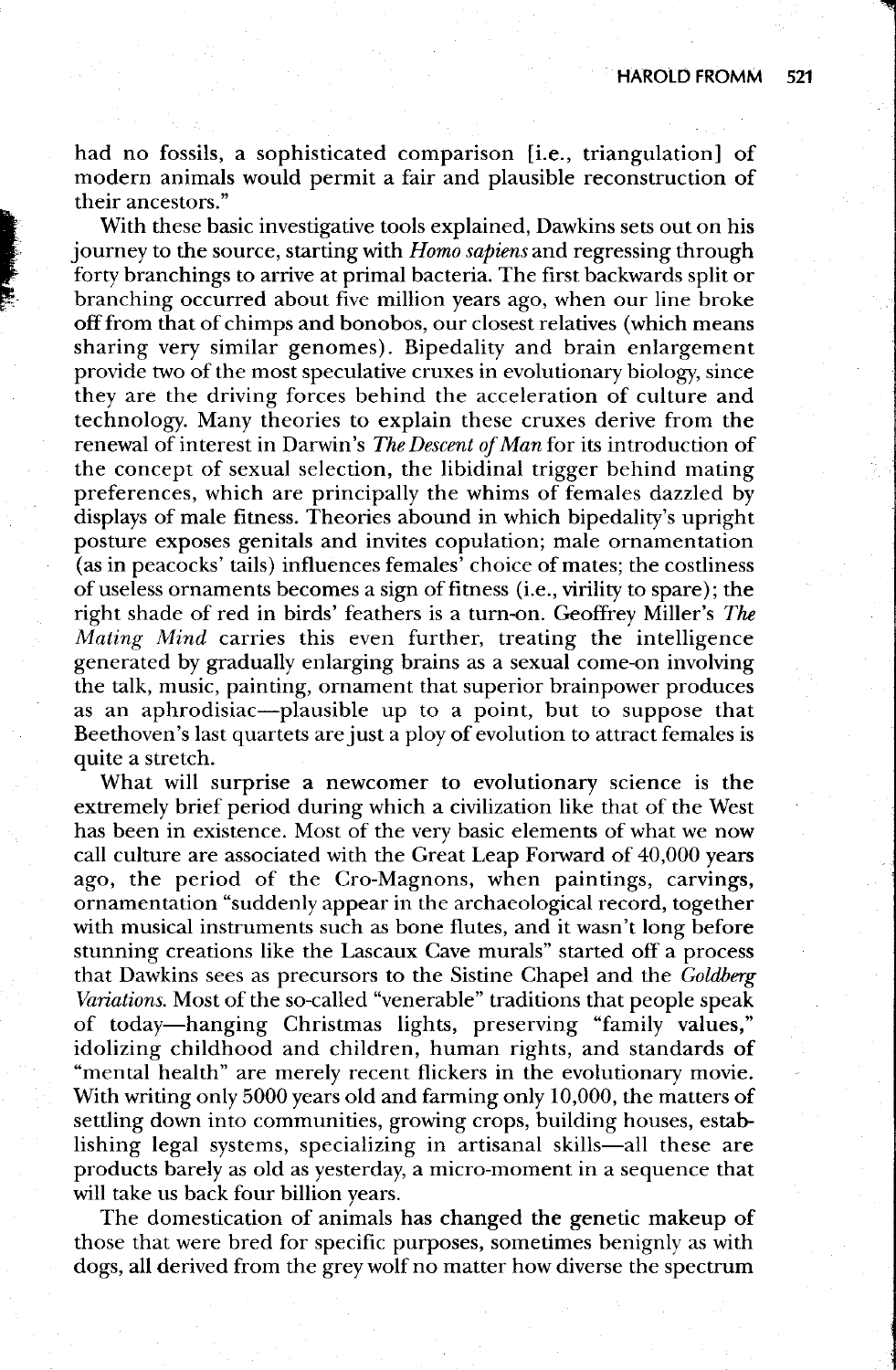from Pekinese to pit bull. Yet settling down has not always produced beneficial alterations in humans, animals and plants. We learn, for example, that lactose intolerance and allergic reactions to wheat derive from ihe radically altered diet of post-farming societies, whose ancestors stopped drinking (human) milk at age four and ate few cereal grains until farming's systematic cultivation of the grasses that produce them. And we know from today's obesity crisis that the refined carbohydrates that dominate the manufactured, highly processed western diet are a recent invention that runs counter to millions of years of primate nourishment, while the "germs" in Jared Diamond's Guns, Germs, and Steel are disease sources produced by the increased aggregation of humans into settled societies where transmission of infectious agents becomes all the more likelY.

These human interest considerations occupy only about one sixth of The Ancestor's Tale, but that is a relatively large portion of the book considering how small a percentage of life on earth involved the evolution of hominids. Though the bulk of the book deals with animals, most of these creatures, such as barnacles, worms, and coral would not occur to laymen as animals at all. Priority in evolutionary sequence, however, is given to funguses, then the rest of the multicellular organisms, then plants, and finally single-celled microbes, the very foundational elements in the origins of life.

One of the most importani events in the animal story is the devastation of our planet sixty-five million years ago by a comet that snuffed out not oniy dinosaurs but about half of all other species. As Dawkins describes it,

The noise of the impact, thundering round the planet at a thousand kilometers per hour, probably deafened every living creature not burned by the blast, suffocated by the wind-shock, drowned by the 15o-metre tsunami that raced around the literally boiling sea, or pulverized by an earthquake a thousand times more violent than the largest ever dealt by the San Andreas fault. And that was just the immediate cataclysm. Then there was the aftermath-the global forest fires, the smoke and dust and ash which blotted out the sun in a two-year nuclear winter that killed off most of the plants and stopped dead the world's food chains.

The elimination of dinosaurs resulted in an amazing proliferation of animal and mammal life forms, formerly nocturnal and very small (to evade the dinosaurs). As I write this, newspapers are reporting the discovery of small mammal fossils showing digestive remains of tiny baby dinosaur bones, but these seem to be atypical of the ecology of that Cretaceous period, when dinosaurs ruled'

**HARRY IN THE PARTIES** 

l

Raising the subject of whether today's technology has the power to intercept similarly life-destroying missiles from outer space, Dawkins cannot resist a few stabs at the Bush regime that he so profoundly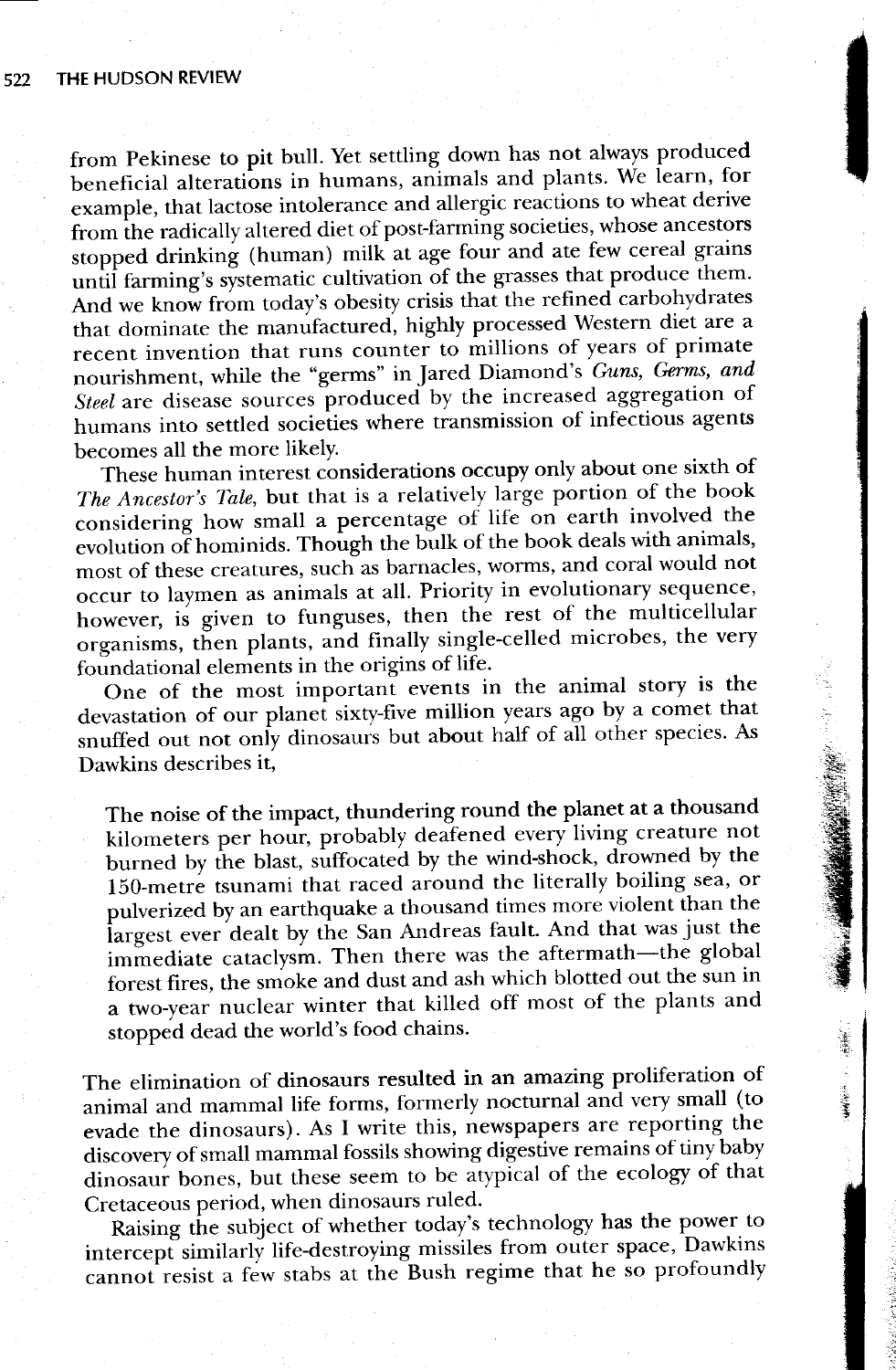1

loathes: "Politicians who invent external threats from foreign powers, in order to scare up economic or voter support for themselves, might find that a potentially colliding meteor answers their ignoble purpose just as well as an Evil Empire, an Axis of Evil, or the more nebulous abstraction 'Terror,' with the added benefit of encouraging international cooperation rather than divisiveness. . . . The mass realization that humanity as a whole shares common enemies could have incalculable benefits in drawing us together rather than, as at present, apart." This, if anything, could be said to be the submerged thematic undercurrent of an overtly athematic macro/micro zoological history of Planet Earth.

F

F

F

This implicit theme—of the unity of life, so dramatically revealed in the project of tracing us back to bacteria-surfaces again in a major aria later in the "pilgrimage," an account of "ring species" and racism, nicely tailored to illustrate another of Dawkins' favorite ideas, the illusoriness of gaps and discontinuities and the false belief in essences, going back in Western culture to Plato's essentialist Ideas of Good, Beauty, and whatnot. It is worth quoting at length one of the most fascinating passages in the entire book, on ring species:

If you follow the population of herring gulls westward to North America, then on round the world across Siberia and back to Europe again, you notice a curious fact. The "herring gulls," as you move round the pole, gradually become less and less like herring gulls and more and more like lesser black-backed gulls until it turns out that our Western European lesser black-backed gulls actually are the other end of a ring-shaped continuum which started with herring gulls. At every stage around the ring, birds are sufficiently similar to their immediate neighbors in the ring to interbreed with them. Until, that is, the ends of the continuum are reached, and the ring bites itself in the tail. The herring gull and the lesser black-backed gull in Europe never interbreed, although they are linked by a continuous series of interbreeding colleagues all the way round the other side of the world. [I.e., they are separate species.]

If it had happened that humans and chimps were a ring species, "whar would it do to our attitudes to other species? Many of our legal and ethical principles depend on the separation between Homo sapiens and all other species." As for people who blow up abortion clinics, eat meat, and don't care about chimps, "Would they think again, if we could lay out a living continuum of intermediates between ourselves and chimpanzees . . . ?" Much of the illusion of essentially different species is the result of the absence of fossils for the intermediate forms that would show an unbroken link between apparent disparates. "There is no such "instead of discrete names, we would need sliding scales, just as the words hot, warm, cool and cold are better replaced by a sliding scale such as Celsius and Fahrenheit."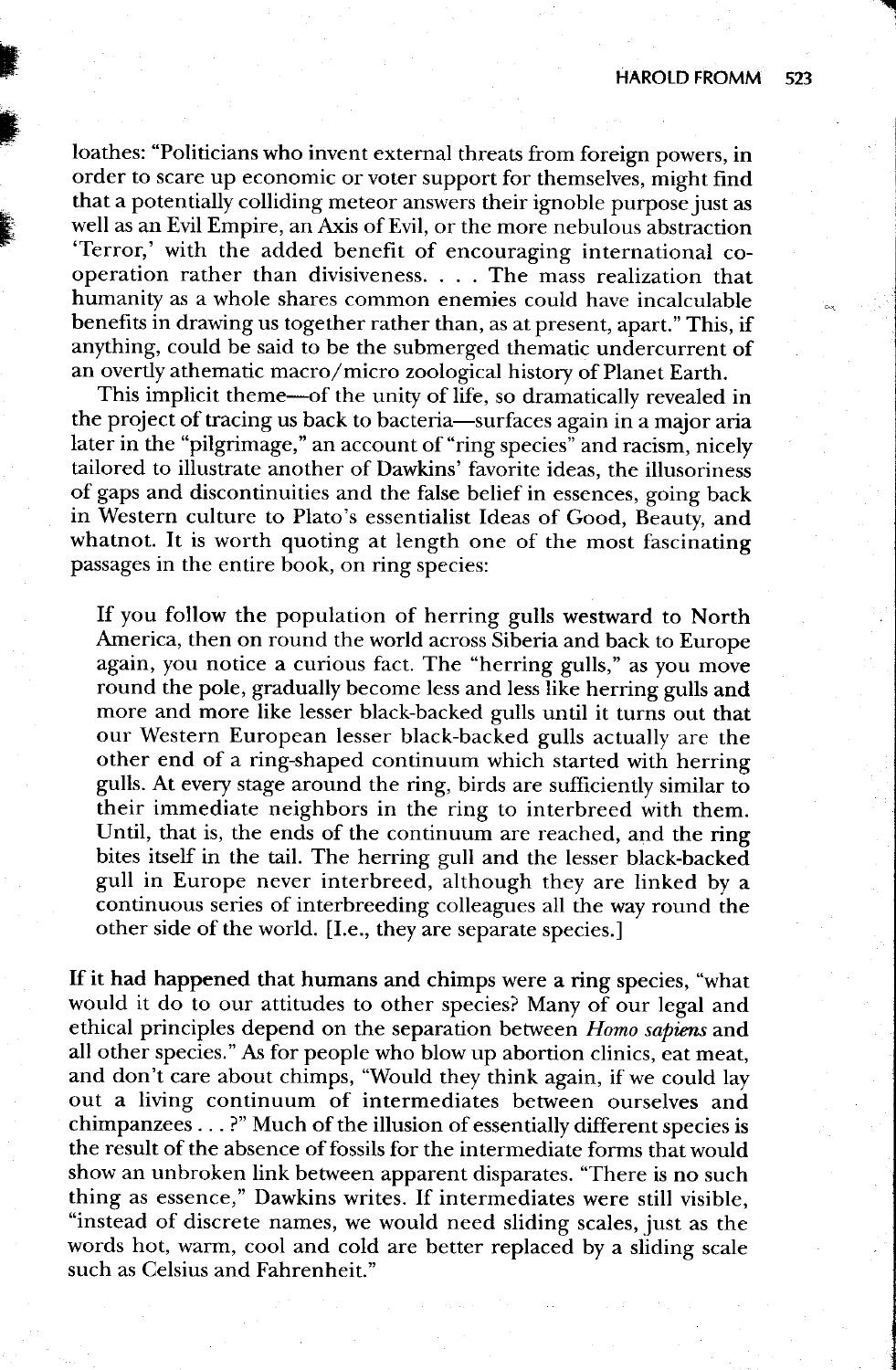The further implications of this continuity are picked up a hundred pages later in a discussion of race in connection with "The Grasshopper's Tale." In a brilliantly conceived use of a photograph showing Condoleeza Rice, Colin Powell, George Bush, and Donald Rumsfeld standing side by side, Dawkins asks whether a Martian seeing them all together would suppose it was a case of three against one, three whites and one black. That Powell is regarded as "black" (standing between a very dark Rice and a white Bush) when he more closely resembles Rush and Rumsfeld, raises all sorts of ethical questions about essences, continuity, and illusions. "Why," Dawkins asks, "do people so readily swallow the apparent contradiction . . . between the verbal statement, 'he is black,' and the picture it accompanies?" It is, he replies, an instance of the "tyranny of the discontinuous mind." This gradual blending over large periods of time, concealed by missing intermediate fossils, recurs as ground bass throughout the accounts of forty branchings. Whales, it turns out, are close aquatic cousins of hippos, whose characteristic body parts lie within the whale body; and we ourselves are kin to lobefin fish, "who have muscles in the fleshy fins themselves, just as we have biceps and triceps muscles in our upper arms and Popeye muscles in our lower arms." Species, Dawkins believes, are the illuiory fixities of mind-created discontinuities. Biologists regard inability to mate as the criterion for recognizing species, but the deeper continuities, like the hippo/whale relationship, are masked by this taxonomic privileging. After quoting a really shocking racist passage from H. G. Wells invoking genocide against blacks and Jews, Dawkins asks, "What, I wonder, will our successors of the twenty-second century be quoting, in horror, from us? Something to do with our treatment of other species, perhaps?" Given the already proliferating writings on the subject of speciesism from Peter Singer to J. M. Coetzee to People for the Ethical Treatment of Animals (PETA), it's a pretty plausible guess.

::,

\$.!:  $\bullet$ 

:i:1 :'+fl -\* n+j

st ::.,4i rl::: +

 $\mathbf{r}$ :sf € .s; r\$:

 $\ddot{\varepsilon}$ i!s 1-l-! :;.1

J{i s '1,,\* :{s :  $\mathcal{R}_{\mathcal{R}}$ 

:<br>light de la company de la company de la company de la company de la company de la company de la company de la<br>light de la company de la company de la company de la company de la company de la company de la company de la

In "The Fruit Fly's Tale," this theme is picked up yet again in an extended account of the Hox gene, which Dawkins describes as "a gene whose mission in life is to know whereabouts in the body it is, and so inform other genes in the same cell" so that legs do not grow out of heads, as they are sometimes known to do when Hox genes malfunction. Since Hox genes are a characteristic of animals (as opposed to plants and protozoa), Dawkins sees them as yet another type of unity:  $\mathrm{^aThe\,Hox}$  story shows that animals are not a highly varied, unconnected miscellany of phyla, each with its own fundamental body plan acquired and maintained in lonely isolation. If you forget morphology and look only at the genes, it emerges that all animals are minor variations on a very particular theme."

As we go back further and further to the earliest concestors, we arrive at the first animals that Dawkins can trace, a category of single-celled parasites known for short as DRIPS. These are preceded in time by fungi, then plants, which "sit, indispensably, at the base—the very foundation-of nearly every food chain . . . the first living things any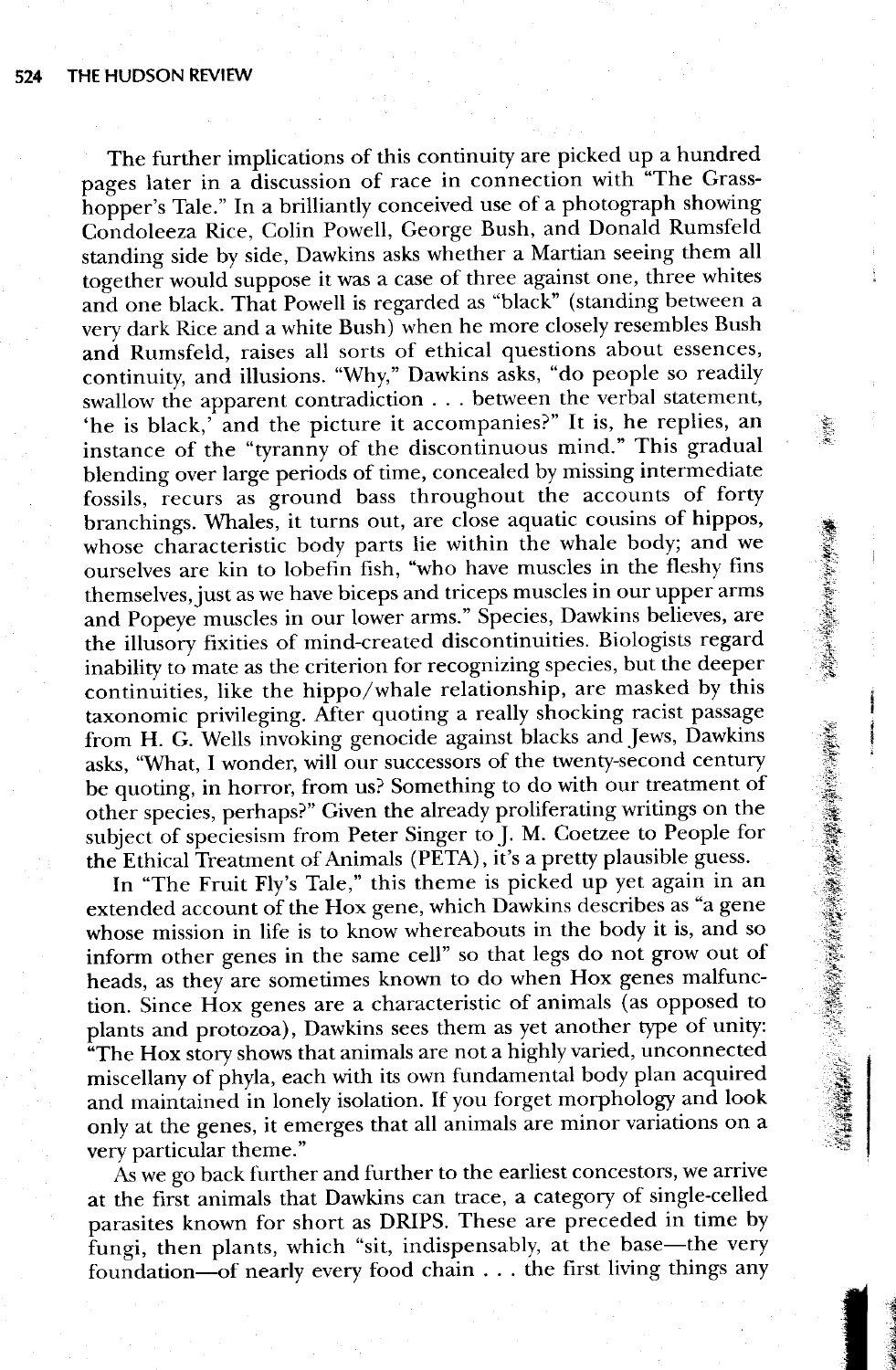visiting Martian would remark. By far the largest single organisms that ever lived are plants." Lastly, or firstly, are the bacteria, the earliest and most prevalent form of life on this planet. "There is no doubt that the great majority of life's diversity at the fundamental level of chemistry is microbial, and a substantial majority of it is bacterial'" But not until the development of the contemporary science of molecular biology was it possible to inspect the real structure of living things. "We didn't even know about bacteria until the nineteenth century" or even whether the specimens seen through powerful microscopes were animals or plants. Amoebas were once thought to be the "grand ancestor of all life-how wrong we were, for an Amoeba is scarcely distinguishable from a human when viewed through the 'eyes' of bacteria." Molecular biology has resolved many of these ambiguities by showing the limitation of morphology, the relatively superficial study of apparent forms.

As we arrive at this point close to the beginnings of life, a number of philosophical questions inevitably suggest themselves. If once again a missile from outer space were to destroy most of existing life, would evolution re-run its course more or less as it did this time around? Dawkins thinks that the re-run would be similar to but not identical with what we now have. To support this supposition, he reminds us of the phenomenon of "convergence," the independent development of similar structures in species that have been isolated geographically. The movement toward eyes, for example, seems inevitable, independently achieved by various isolated species, but a new round of creatures who have them would almost certainly not be identical with the creatures of today, since natural selection depends on ecological and genetic variables that have no real chance of occurring exactly as they have done once before. Similar but different looks like a prudent guess.

 $\mathbb{R}^+$ 

il

Equally speculative is the question of how non-life became life, though Dawkins equates the first instances of heredity, that is, replication, with "life" itself, since these events initiated the chain whose links are all the species that have in fact evolved. But the mysteriousness of "life" seems less mysterious than sheer existence after reading a book like this, further demolishing the notion of life as a "spirit" breathed into matter by some sort of transcendent bellows. More intelligible, more plausible (to me, at any rate) is the recognition that chemical reactions and physical changes, the intermixing and clinging together of elements and their subsequent transformation into greater complexities, are not many steps away from the simplest form of "life." One can easily imagine a single jog that jolts these chemico-physical reactions into a self-sustaining process to be known as "life." Or as Dawkins put it in The Blind Watchmaker, "There is nothing special about the substances from which living things are made. Living things are collections of molecules, like everything else." Beyond this, the development of consciousness and self-consciousness strikes me as much more unfathomable than mere "life." The cognitive neurosciences still have a long way to go to psych out psychology itself. Life begins to look more and